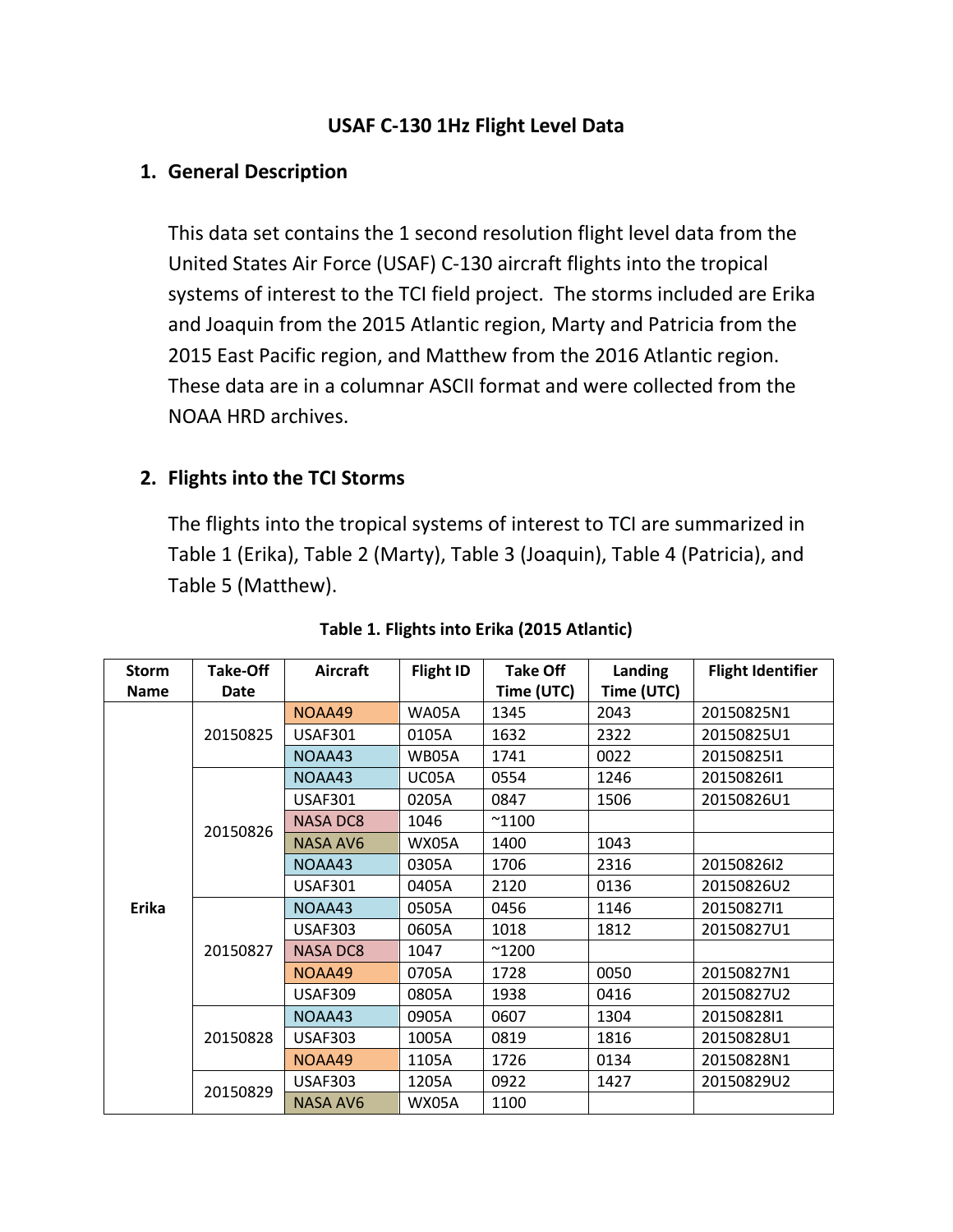|                                                    | 20150830 | <b>NASA</b><br>WB5. | <sup>-</sup> CI-01 | 1445 | 191C<br>ᆂᆚᆂᇦ |  |
|----------------------------------------------------|----------|---------------------|--------------------|------|--------------|--|
| Teble 2. Flichte into Monty (2015 Feeters Decifie) |          |                     |                    |      |              |  |

| Table 2. Flights into Marty (2015 Eastern Pacific) |  |  |  |
|----------------------------------------------------|--|--|--|
|----------------------------------------------------|--|--|--|

| <b>Storm</b> | Take-Off | Aircraft         | <b>Flight ID</b> | <b>Take Off</b> | Landing    | <b>Flight Identifier</b> |
|--------------|----------|------------------|------------------|-----------------|------------|--------------------------|
| <b>Name</b>  | Date     |                  |                  | Time (UTC)      | Time (UTC) |                          |
| <b>Marty</b> | 20150927 | <b>NASA WB57</b> | <b>TCI-02</b>    | 1805            | 2327       |                          |
|              | 20150928 | <b>NASA WB57</b> | <b>TCI-03</b>    | 1643            | 2209       |                          |
|              |          | USAF300          | 0117E            | 1437            | 1657       | 20150928U1               |

**Table 3. Flights into Joaquin (2015 Atlantic)**

| <b>Storm</b> | <b>Take-Off</b> | <b>Aircraft</b>  | <b>Flight ID</b> | <b>Take Off</b> | Landing    | <b>Flight Identifier</b> |
|--------------|-----------------|------------------|------------------|-----------------|------------|--------------------------|
| <b>Name</b>  | Date            |                  |                  | Time (UTC)      | Time (UTC) |                          |
|              | 20150928        | <b>USAF307</b>   | 0111A            | 1428            | 1947       | 20150928U2               |
|              |                 | <b>USAF300</b>   | 0211A            | 1304            | 2204       | 20150929U1               |
|              | 20150929        | NOAA49           | <b>WA11A</b>     | 1808            | 2344       | 20150929N1               |
|              |                 | <b>USAF300</b>   | 0311A            | 0709            | 1307       | 20150930U1               |
|              | 20150930        | NOAA49           | 0411A            | 1730            | 0209       | 20150930N1               |
|              |                 | <b>USAF309</b>   | 0511A            | 2004            | 0351       | 20150930U2               |
|              |                 | NOAA49           | 0611A            | 0616            | 1435       | 20151001N1               |
|              | 20151001        | <b>USAF301</b>   | 0711A            | 0805            | 1752       | 20151001U1               |
| Joaquin      |                 | NOAA49           | 0811A            | 1736            | 0142       | 20151001N2               |
|              |                 | <b>USAF300</b>   | 0911A            | 1929            | 0510       | 20151001U2               |
|              | 20151002        | NOAA49           | 1011A            | 0533            | 1311       | 20151002N1               |
|              |                 | <b>USAF306</b>   | 1111A            | 0753            | 1734       | 20151002U1               |
|              |                 | <b>NASA WB57</b> | <b>TCI-04</b>    | 1512            | 1922       |                          |
|              |                 | <b>USAF305</b>   | 1211A            | 1931            | 0616       | 20151002U2               |
|              |                 | <b>USAF304</b>   | 1311A            | 0848            | 1522       | 20151003U1               |
|              | 20151003        | <b>NASAWB57</b>  | <b>TCI-05</b>    | 1503            | 2050       |                          |
|              |                 | <b>USAF303</b>   | 1411A            | 2233            | 0703       | 20151003U2               |
|              |                 | <b>USAF305</b>   | 1511A            | 0753            | 1610       | 20151004U1               |
|              | 20151004        | <b>NASA WB57</b> | <b>TCI-06</b>    | 1527            | 2110       |                          |
|              |                 | <b>USAF304</b>   | 1611A            | 2016            | 0351       | 20151004U2               |
|              | 20151005        | <b>NASA WB57</b> | <b>TCI-07</b>    | 1448            | 2037       |                          |

**Table 4. Flights into Patricia (2015 Eastern Pacific)**

| <b>Storm</b>    | <b>Take-Off</b> | <b>Aircraft</b>  | <b>Flight ID</b> | <b>Take Off</b> | Landing    | <b>Flight Identifier</b> |
|-----------------|-----------------|------------------|------------------|-----------------|------------|--------------------------|
| <b>Name</b>     | Date            |                  |                  | Time (UTC)      | Time (UTC) |                          |
|                 | 20151020        | <b>NASA WB57</b> | <b>TCI-08</b>    | 1800            | 2324       |                          |
|                 |                 | NOAA43           | <b>WXWXA</b>     | 1751            | 2037       | 2015102011               |
| <b>Patricia</b> | 20151021        | NOAA43           | 0120E            | 1705            | 2248       | 20151021l1               |
|                 |                 | <b>NASA WB57</b> | <b>TCI-09</b>    | 1710            | 2227       |                          |
|                 | 20151022        | <b>NASA WB57</b> | <b>TCI-10</b>    | 1558            | 2133       |                          |
|                 |                 | NOAA43           | 0220E            | 1648            | 2228       | 2015102211               |
|                 |                 | <b>USAF303</b>   | 0320E            | 2223            | 0750       | 20151022U1               |
|                 | 20151023        | NOAA43           | 0420E            | 1648            | 0121       | 2015102311               |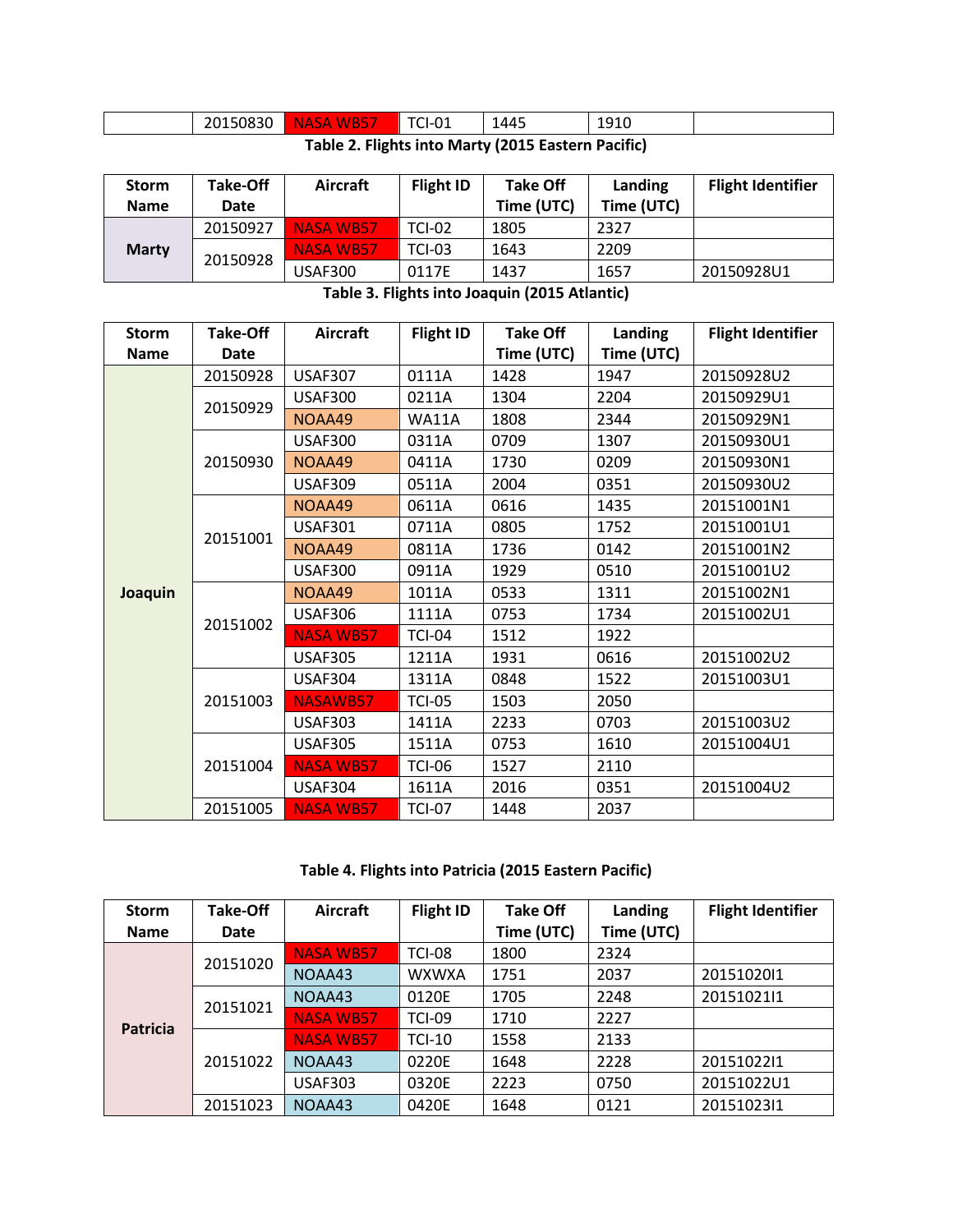|                                                |  | NA.<br>. .<br>ЬA<br>v v | TCI-11 | 1809 | 0020 |  |
|------------------------------------------------|--|-------------------------|--------|------|------|--|
| Toble F. Flichte into Motthour (2016 Atlantia) |  |                         |        |      |      |  |

| <b>Storm</b>   | Date     | <b>Aircraft</b> | <b>Flight ID</b> | Take Off (UTC) | Landing (UTC) | <b>Flight Identifier</b> |
|----------------|----------|-----------------|------------------|----------------|---------------|--------------------------|
|                | 20160927 | <b>USAF303</b>  | 0114A            | 1527           | 2137          | 20160927U1               |
|                | 20160928 | <b>USAF303</b>  | 0214A            | 0936           | 1526          | 20160928U1               |
|                |          | <b>USAF303</b>  | 0314A            | 2146           | 0506          | 20160928U2               |
|                |          | <b>USAF303</b>  | 0414A            | 1005           | 1735          | 20160929U1               |
|                | 20160929 | NOAA43          | <b>WXWXA</b>     | 1716           | 2116          | 2016092911               |
|                |          | NOAA49          | 0514A            | 1731           | 0116          | 20160929N1               |
|                |          | <b>USAF306</b>  | 0614A            | 2218           | 0608          | 20160929U2               |
|                |          | <b>USAF306</b>  | 0714A            | 0929           | 1449          | 20160930U1               |
|                | 20160930 | NOAA43          | <b>WA14A</b>     | 1507           | 2237          | 2016093011               |
|                |          | NOAA49          | 0814A            | 1745           | 0200          | 20160930N1               |
|                |          | <b>USAF303</b>  | 0914A            | 2112           | 0222          | 20160930U2               |
|                |          | NOAA43          | <b>WB14A</b>     | 1502           | 2327          | 20161001l1               |
|                | 20161001 | <b>USAF306</b>  | 1014A            | 0952           | 1342          | 20161001U1               |
|                |          | NOAA49          | 1114A            | 1729           | 0156          | 20161001N1               |
|                |          | <b>USAF303</b>  | 1314A            | 0843           | 1733          | 20161002U1               |
|                | 20161002 | NOAA49          | 1414A            | 1718           | 0156          | 20161002N1               |
|                |          | <b>USAF303</b>  | 1514A            | 2059           | 0619          | 20161002U2               |
|                | 20161003 | <b>USAF306</b>  | 1614A            | 0914           | 1754          | 20161003U1               |
|                |          | NOAA43          | <b>WXWXA</b>     | 1443           | 1825          | 2016100311               |
|                |          | NOAA49          | 1714A            | 1712           | 0159          | 20161003N1               |
|                |          | <b>USAF306</b>  | 1814A            | 2121           | 0511          | 20161003U2               |
| <b>Matthew</b> | 20161004 | <b>USAF303</b>  | 1914A            | 0926           | 1716          | 20161004U1               |
|                |          | NOAA49          | 2014A            | 1740           | 0131          | 20161004N1               |
|                |          | <b>USAF303</b>  | 2114A            | 2049           | 0559          | 20161004U2               |
|                | 20161005 | NOAA49          | 2214A            | 0517           | 1349          | 20161005N1               |
|                |          | <b>USAF304</b>  | 2314A            | 0832           | 1332          | 20161005U1               |
|                |          | NOAA43          | WC14A            | 0752           | 1332          | 20161005l1               |
|                |          | NOAA49          | 2414A            | 1732           | 2051          | 20161005N2               |
|                |          | NOAA43          | WD14A            | 1813           | 0139          | 20161005l2               |
|                |          | <b>USAF309</b>  | 2514A            | 2021           | 0531          | 20161005U2               |
|                |          | NOAA43          | 2614A            | 0536           | 1327          | 20161006l1               |
|                | 20161006 | <b>USAF307</b>  | 2714A            | 0502           | 1422          | 20161006U1               |
|                |          | NOAA49          | 2914A            | 1721           | 0120          | 20161006N1               |
|                |          | NOAA43          | 3014A            | 1752           | 0146          | 20161006l2               |
|                |          | <b>USAF307</b>  | 3114A            | 0003           | 0854          | 20161007U1               |
|                |          | NOAA49          | 3214A            | 0553           | 1344          | 20161007N1               |
|                | 20161007 | <b>USAF301</b>  | 3314A            | 0906           | 1656          | 20161007U2               |
|                |          | NOAA43          | 3414A            | 1752           | 0130          | 20161007l1               |
|                |          | <b>USAF307</b>  | 3514A            | 1748           | 2348          | 20161007U3               |
|                |          | <b>USAF301</b>  | 3614A            | 0310           | 1100          | 20161008U1               |
|                |          | NOAA43          | 3714A            | 0555           | 1315          | 2016100811               |
|                | 20161008 | <b>USAF302</b>  | 3814A            | 1209           | 2100          | 20161008U2               |
|                |          | NOAA43          | 3914A            | 1903           | 0042          | 2016100812               |
|                |          | <b>USAF301</b>  | 4014A            | 2104           | 0624          | 20161008U3               |

#### **Table 5. Flights into Matthew (2016 Atlantic)**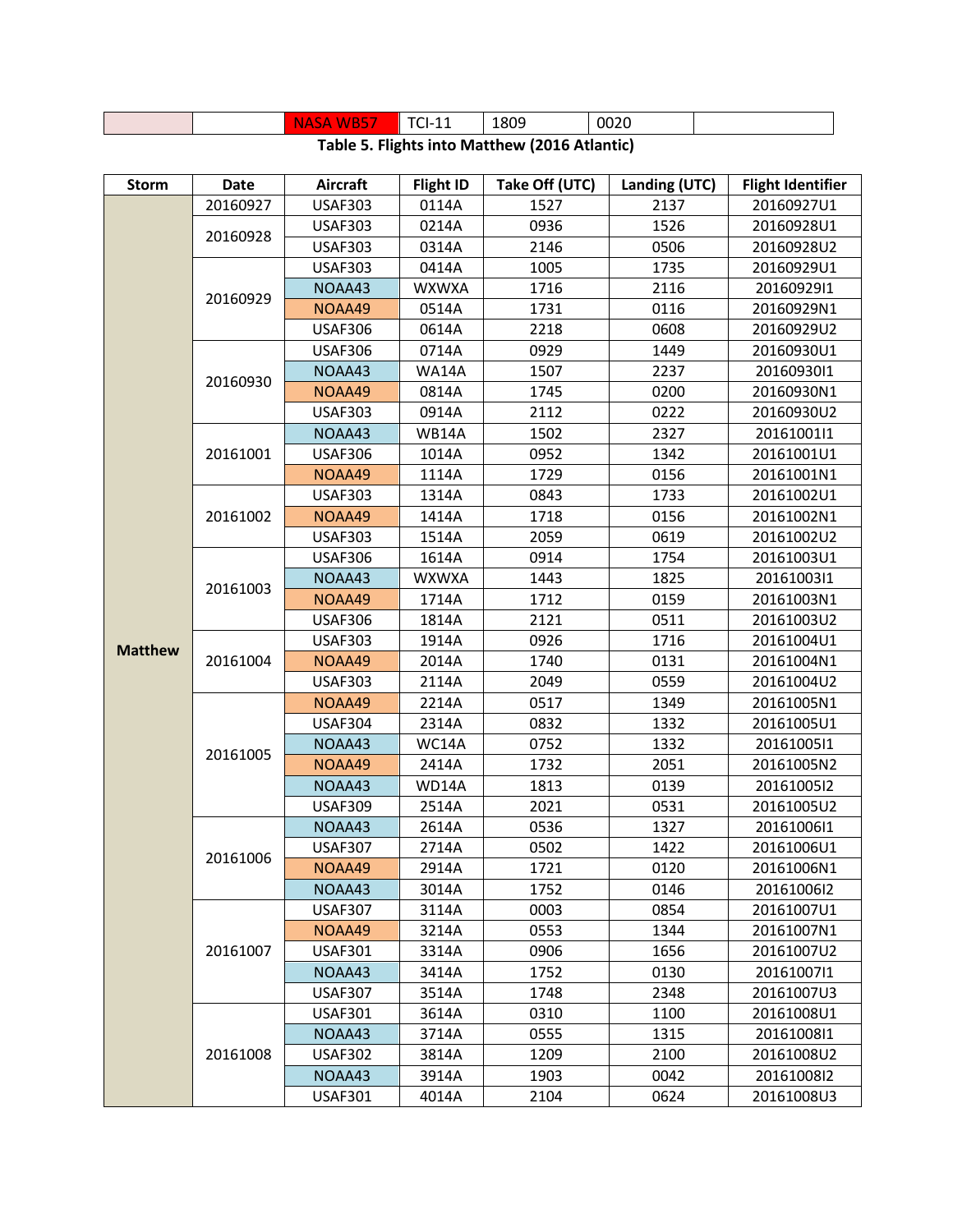### **3. Data Format Description**

These files are in a columnar ASCII format. They consist of several header lines identifying the mission ID, start time and date for the data, software and file version numbers, and tail number of the aircraft in use. This is followed by a text line conatining headers identifying the parameter recorded in each column. Below is listing of those headers along with a full parameter name and the units that the data was recorded in.

| <b>Header</b>   | <b>Description</b>               | <b>Units</b>          |
|-----------------|----------------------------------|-----------------------|
| <b>GMT Time</b> | Time of Day (UTC)                | Hours:Minutes:Seconds |
| <b>ADR</b>      | <b>Air Density Ratio</b>         | none                  |
| <b>AOA</b>      | Angle of Attack                  | degrees               |
| <b>BCA</b>      | <b>Baro-Corrected Altitude</b>   | millibars             |
| <b>BSP</b>      | <b>Baroset Pressure</b>          | millibars             |
| <b>CAS</b>      | <b>Calibrated Air Speed</b>      | knots                 |
| <b>CSP</b>      | <b>Corrected Static Pressure</b> | millibars             |
| <b>DPR</b>      | <b>Dynamic Pressure</b>          | millibars             |
| <b>GPSA</b>     | <b>GPS Altimeter</b>             | meters                |
| GS              | <b>Ground Speed</b>              | knots                 |
| IA              | <b>Inertial Altimeter</b>        | meters                |

### **Table 6. USAF 1Hz Data Headers**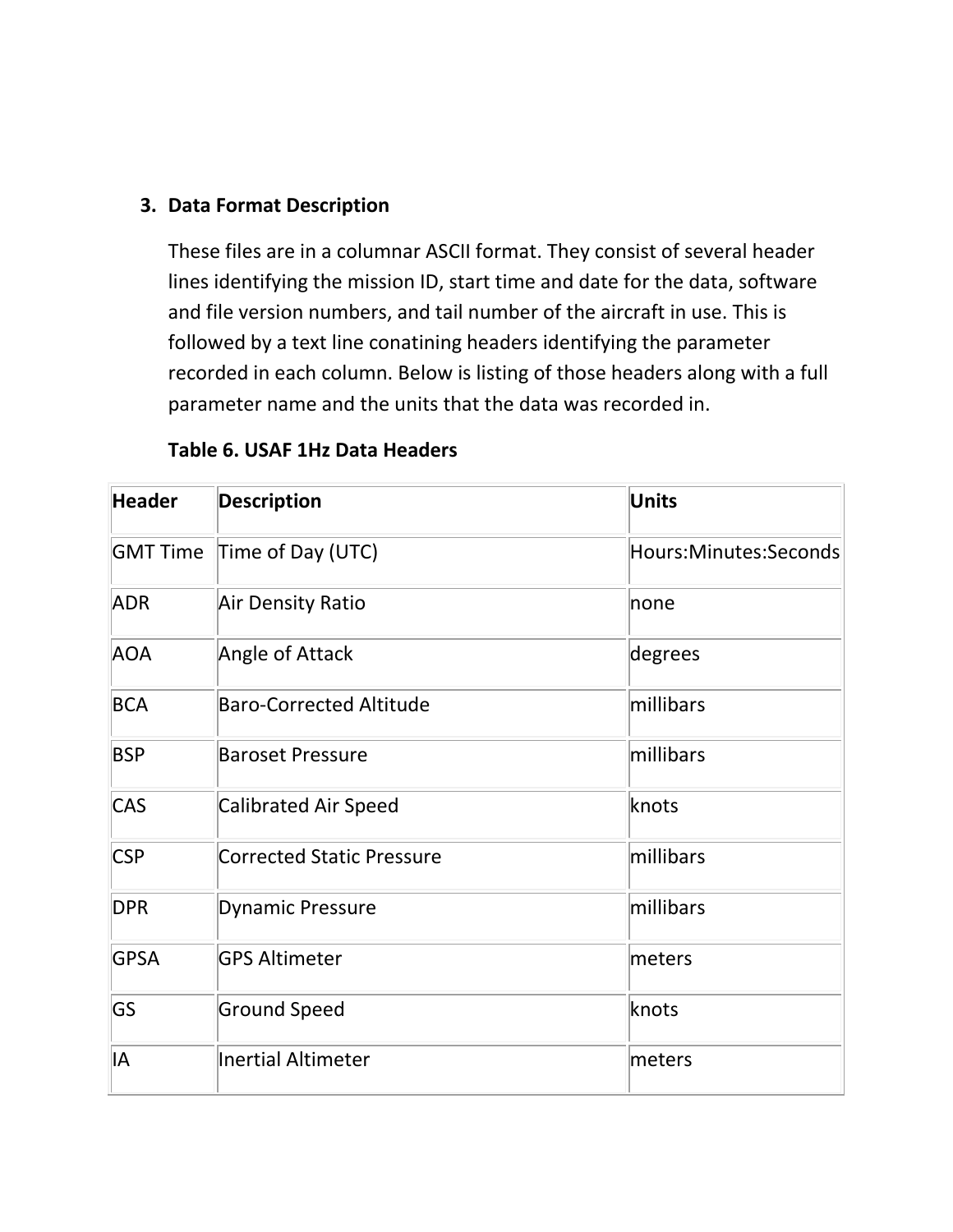| <b>ISP</b>   | <b>Inertial Static Pressure</b>         | millibars    |
|--------------|-----------------------------------------|--------------|
| LAT          | Latitude                                | degrees      |
| <b>LON</b>   | Longitude                               | degrees      |
| PA           | <b>Pressure Altitude</b>                | meters       |
| <b>PITCH</b> | Pitch angle                             | degrees      |
| PR           | <b>Pressure Ratio</b>                   | none         |
| PT           | <b>Total Pressure</b>                   | millibars    |
| <b>RA</b>    | Radar Altitude                          | meters       |
| <b>ROLL</b>  | Roll angle                              | degrees      |
| SS           | Side Slip                               | degrees      |
| <b>TA</b>    | <b>Corrected Static Air Temperature</b> | $^{\circ}$ C |
| <b>TAS</b>   | <b>True Air Speed</b>                   | knots        |
| <b>THD</b>   | <b>True Heading</b>                     | degrees      |
| <b>TRK</b>   | <b>Track</b>                            | degrees      |
| TΤ           | <b>Total Temperature</b>                | °С           |
| <b>VE</b>    | <b>Velocity East</b>                    | knots        |
| VN           | <b>Velocity North</b>                   | knots        |
| VV           | <b>Vertical Velocity</b>                | knots        |
| <b>WDIR</b>  | <b>Wind Direction</b>                   | degrees      |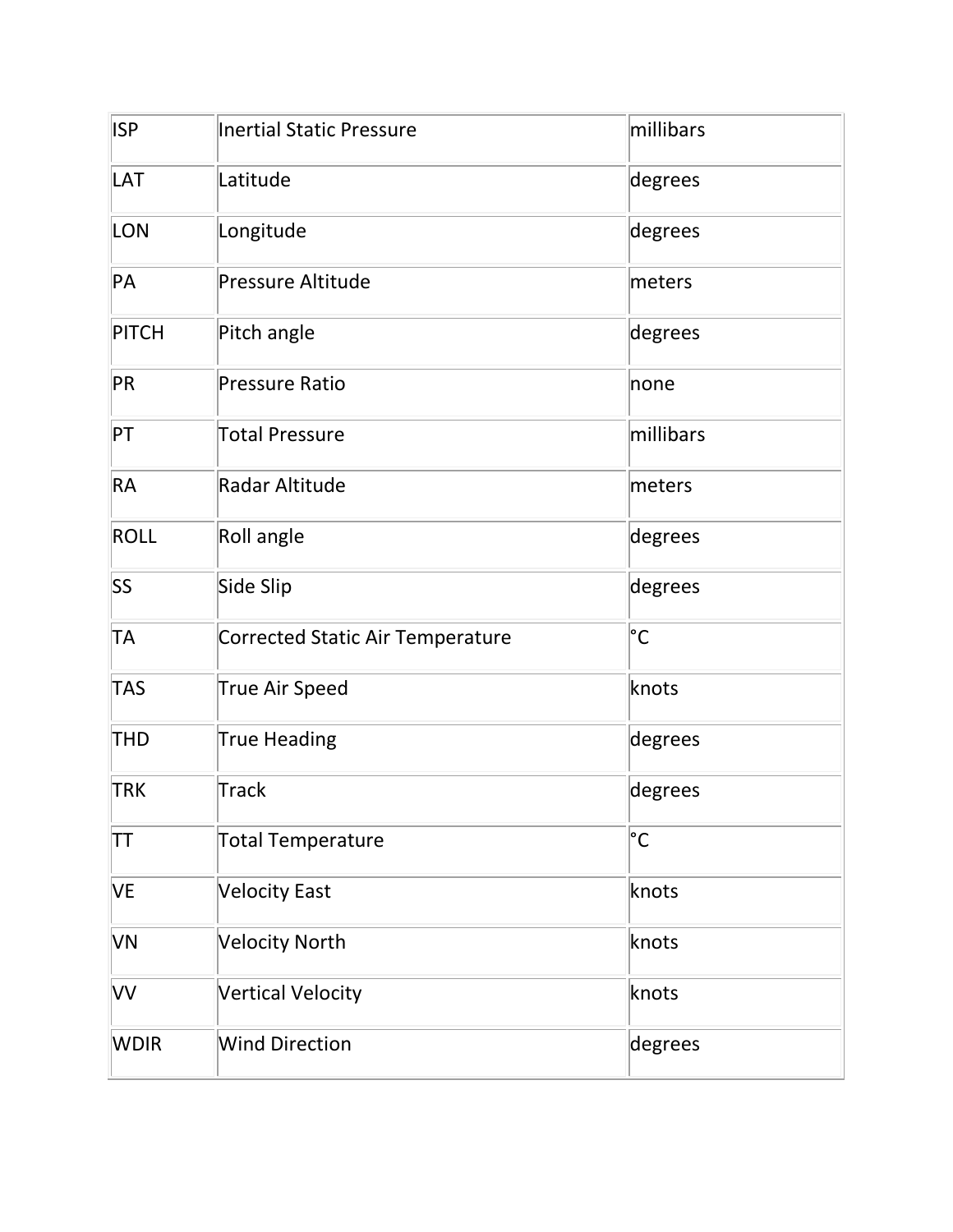| <b>WSPD</b>    | <b>Wind Speed</b>                             | knots         |
|----------------|-----------------------------------------------|---------------|
| TD             | Dew Point Temperature - Digital               | °С            |
| <b>RR</b>      | Rain Rate (SFMR)                              | $\vert$ mm/hr |
| <b>SWS</b>     | Surface Wind Speed (SFMR)                     | knots         |
| <b>CC</b>      | <b>Course Correction</b>                      | degrees       |
| <b>DVAL</b>    | <b>Deviation Value</b>                        | meters        |
| GA             | <b>Geopotential Altitude</b>                  | meters        |
| <b>HSS</b>     | <b>Height of Standard Surface</b>             | meters        |
| <b>SLP</b>     | Sea Level Pressure                            | millibars     |
| <b>WD</b>      | <b>Wind Direction (calculated)</b>            | degrees       |
| <b>WS</b>      | Wind Speed (calculated)                       | knots         |
|                | Valid Flags Parameter validity flags          | binary        |
| Source<br>Tags | Data Source Tags                              | hexidecimal   |
| <b>SATCOM</b>  | <b>Satellite Communications status</b>        | binary        |
| <b>ARC210</b>  | Motorola ARC-210 Radio status                 | binary        |
| <b>AD</b>      | Analog/Digital Card status                    | binary        |
| <b>DDPH</b>    | Digital Dew Point Hygrometer status           | binary        |
| 1553           | Main aircraft data bus                        | digital       |
| <b>SFMR</b>    | <b>Stepped Frequency Microwave Radiometer</b> | hexidecimal   |